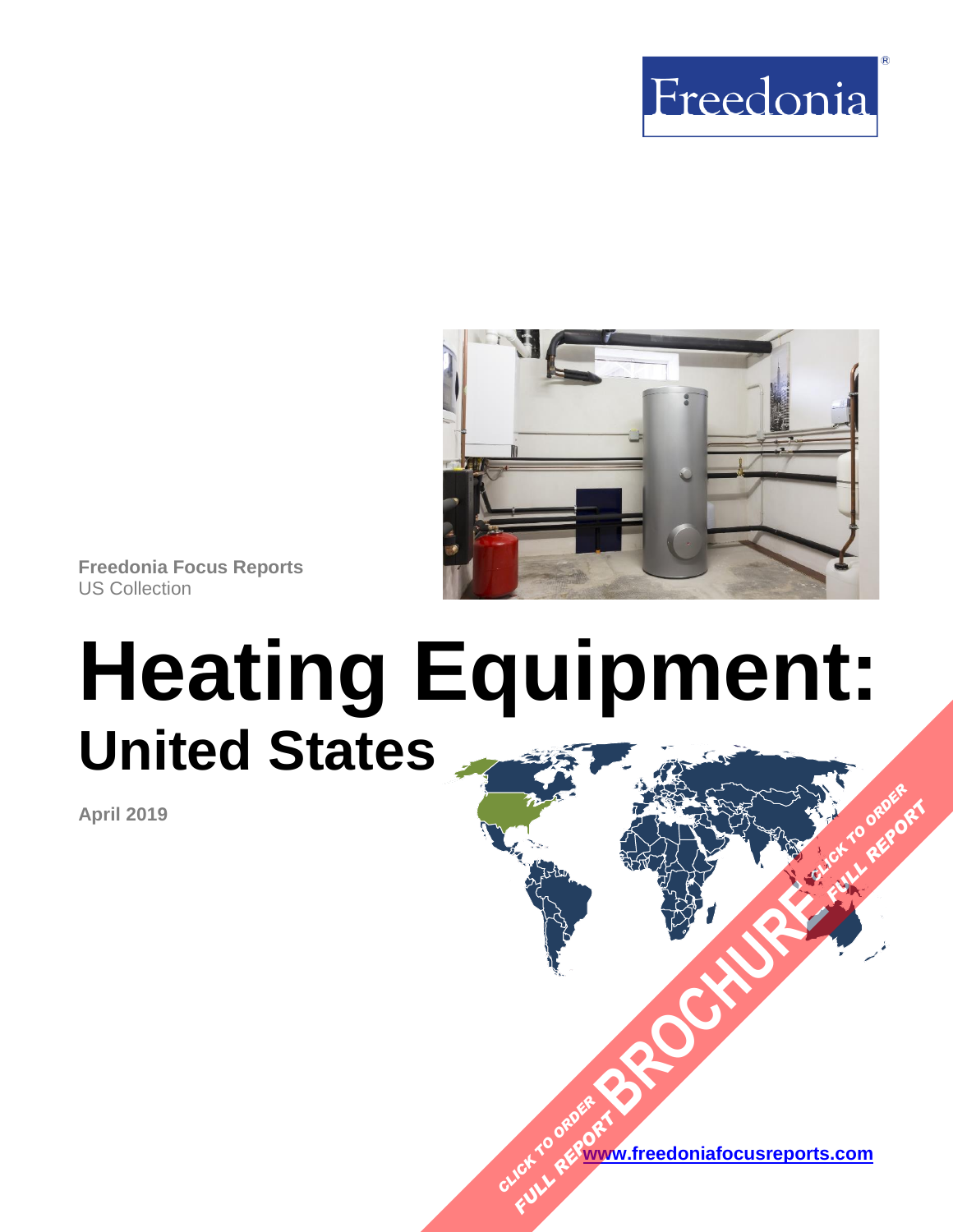# **Table of Contents**

| 1. Highlights                   | 3  |
|---------------------------------|----|
| 2. Market Environment           | 4  |
| <b>Historical Trends</b>        | 4  |
| Key Economic Indicators         | 5  |
| <b>Energy Efficiency</b>        | 6  |
| 3. Segmentation & Forecasts     | 7  |
| Products                        | 7  |
| <b>Warm Air Furnaces</b>        | 9  |
| <b>Boilers</b>                  | 10 |
| Room & Zone Heating Equipment   | 10 |
| Markets                         | 12 |
| Commercial                      | 13 |
| Residential                     | 14 |
| 4. Industry Structure           | 17 |
| <b>Industry Characteristics</b> | 17 |
| <b>Market Share</b>             | 19 |
| <b>United Technologies</b>      | 20 |
| Lennox                          | 21 |
| Daikin                          | 21 |
| 5. About This Report            | 22 |
| Scope                           | 22 |
| Sources                         | 22 |
| <b>Industry Codes</b>           | 23 |
| Freedonia Methodology           | 23 |
| Resources                       | 25 |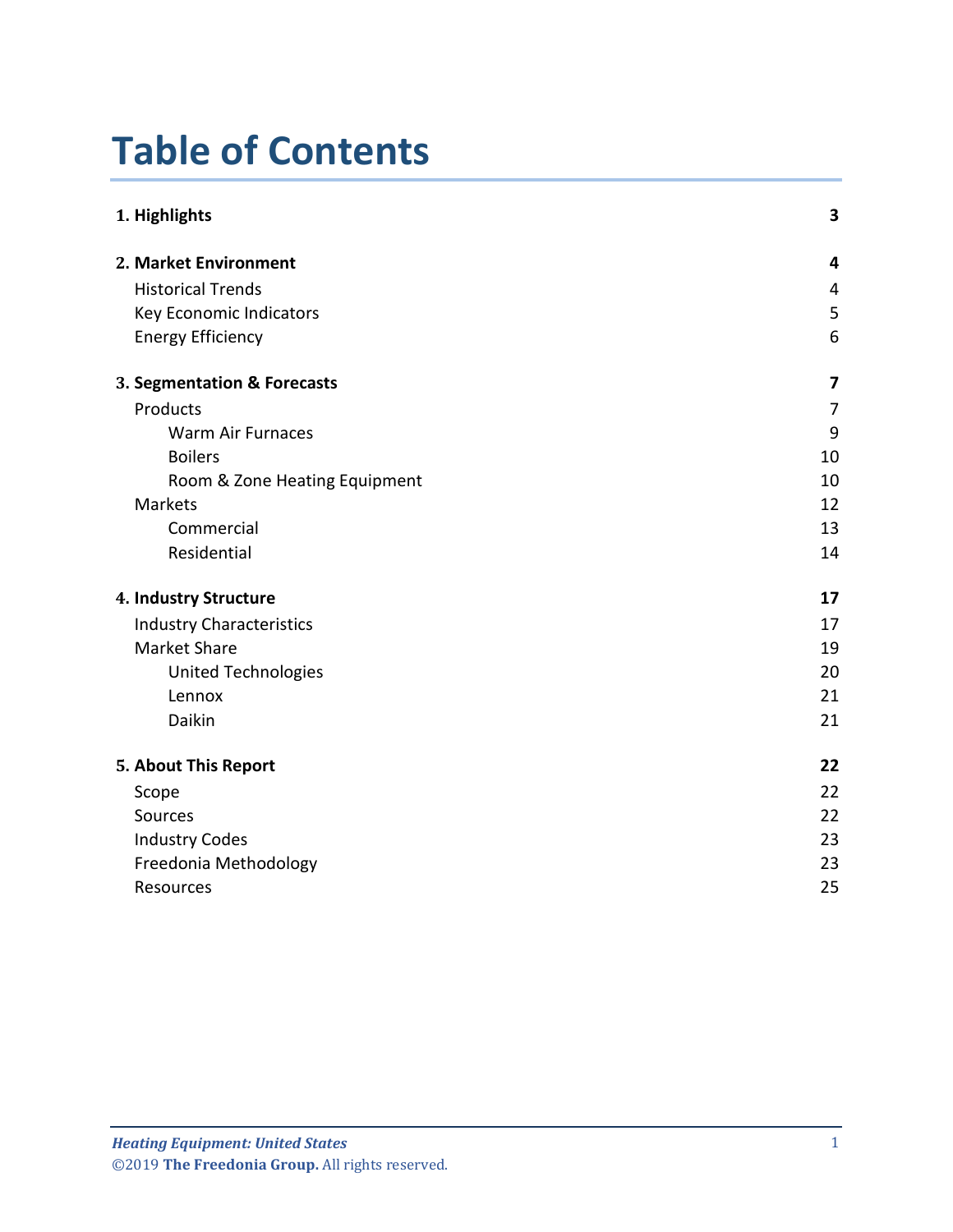# **List of Tables & Figures**

| Figure 1   Key Trends in US Heating Equipment Demand, 2008 - 2023                | 3  |
|----------------------------------------------------------------------------------|----|
| Figure 2   US Heating Equipment Demand Trends, 2008 - 2018                       | 4  |
| Table 1   Key Indicators for US Heating Equipment Demand, 2008 - 2023 (US\$ bil) | 5  |
| Figure 3   US Heating Equipment Demand by Product, 2008 - 2023 (US\$ mil)        | 7  |
| Table 2   US Heating Equipment Demand by Product, 2008 - 2023 (US\$ mil)         | 7  |
| Table 3   US Heating Equipment Shipments by Product, 2008 - 2023 (US\$ mil)      | 9  |
| Figure 4   US Heating Equipment Demand by Product, 2008 - 2023 (%)               | 11 |
| Figure 5   US Heating Equipment Demand by Market, 2008 - 2023 (US\$ mil)         | 12 |
| Table 4   US Heating Equipment Demand by Market, 2008 - 2023 (US\$ mil)          | 12 |
| Figure 6   US Heating Equipment Demand by Market, 2008 - 2023 (%)                | 16 |
| Figure 7   US Heating Equipment Market Share by Company, 2018 (%)                | 19 |
| Table 5   Leading Suppliers to the US Heating Equipment Market by Product        | 20 |
| Table 6   NAICS & SIC Codes Related to Heating Equipment                         | 23 |
|                                                                                  |    |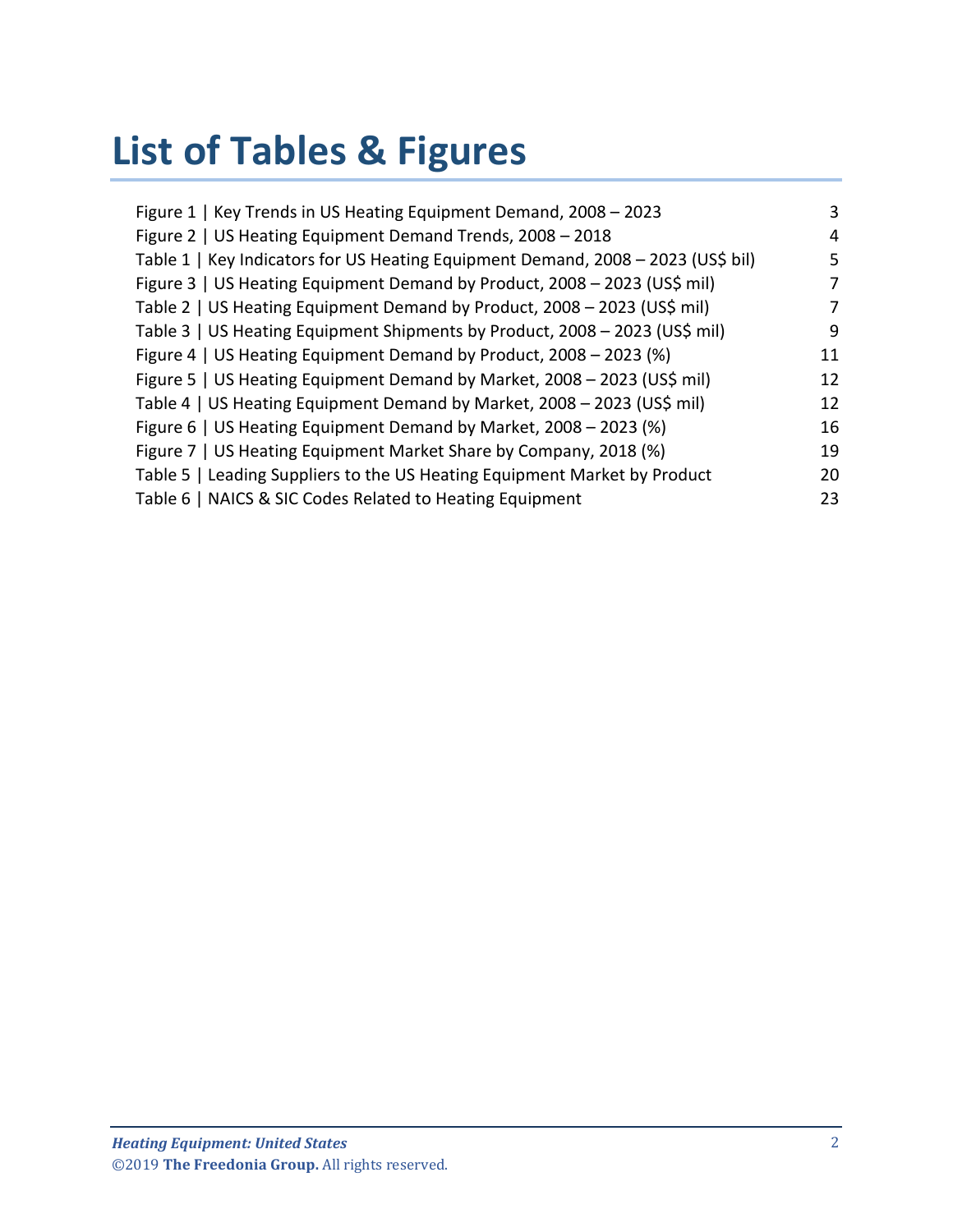# <span id="page-3-0"></span>**About This Report**

## <span id="page-3-1"></span>**Scope**

This report forecasts to 2023 US heating equipment demand and shipments in nominal US dollars at the manufacturer level. Total demand and shipments are segmented by product in terms of:

- warm air furnaces
- boilers
- room and zone heating equipment

Total demand is also segmented by market as follows:

- commercial
- residential

To illustrate historical trends, total demand is provided in annual series from 2008 to 2018; total shipments and the various segments are reported at five-year intervals for 2008, 2013, and 2018.

Products excluded from the scope of this report include portable HVAC equipment, including air conditioners, heaters, dehumidifiers, and humidifiers; ventilation equipment, including ductwork, radiators, and distribution pipes; and parts and attachments.

Key macroeconomic indicators are also provided with quantified trends. Other various topics, including profiles of pertinent leading companies, are covered in this report. A full outline of report items by page is available in the Table of Contents.

## <span id="page-3-2"></span>**Sources**

*Heating Equipment: United States* (FF75047) is based on *[HVAC Equipment,](http://www.freedoniagroup.com/DocumentDetails.aspx?ReferrerId=FL-FOCUS&studyid=3730)* a comprehensive industry study published by The Freedonia Group. Reported findings represent the synthesis and analysis of data from various primary, secondary, macroeconomic, and demographic sources, such as:

- firms participating in the industry, and their suppliers and customers
- government/public agencies
- intergovernmental organizations
- trade associations and their publications
- the business and trade press
- indicator forecasts by The Freedonia Group
- the findings of other reports and studies by The Freedonia Group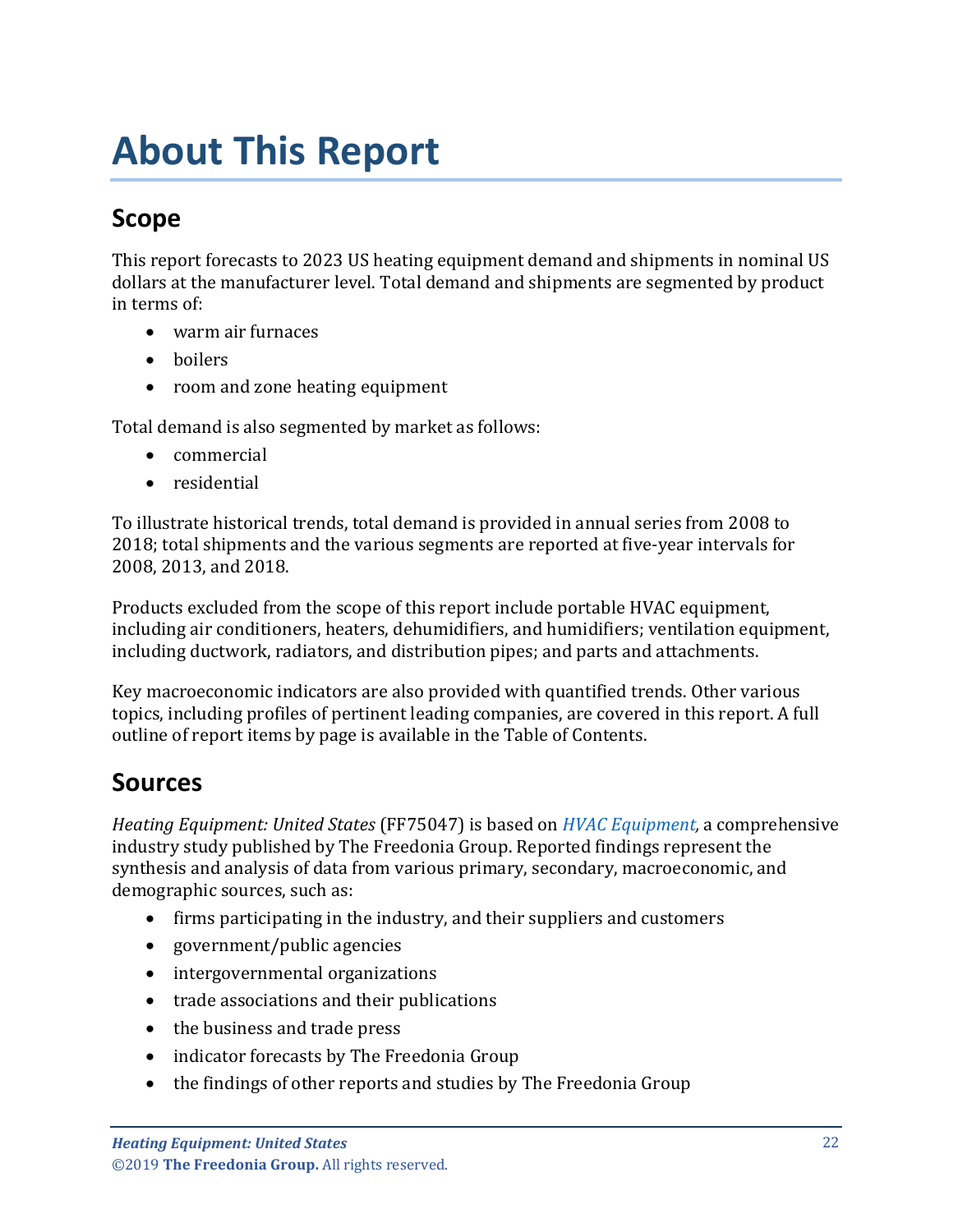Specific sources and additional resources are listed in the Resources section of this publication for reference and to facilitate further research.

## <span id="page-4-0"></span>**Industry Codes**

<span id="page-4-2"></span>

| Table 6   NAICS & SIC Codes Related to Heating Equipment                                          |                                                                                                                 |            |                                                                                                             |  |
|---------------------------------------------------------------------------------------------------|-----------------------------------------------------------------------------------------------------------------|------------|-------------------------------------------------------------------------------------------------------------|--|
| <b>NAICS/SCIAN 2007</b>                                                                           |                                                                                                                 | <b>SIC</b> |                                                                                                             |  |
| <b>North American Industry Classification System</b><br><b>Standard Industrial Classification</b> |                                                                                                                 |            |                                                                                                             |  |
| 333414                                                                                            | Heating Equipment (except Warm Air<br>Furnaces) Mfg                                                             | 3433       | Heating Equipment, Except Electric and Warm<br>Air Furnaces                                                 |  |
| 333415                                                                                            | Air Conditioning and Warm Air Heating<br>Equipment and Commercial and Industrial<br>Refrigeration Equipment Mfg | 3585       | Air Conditioning and Warm Air Heating<br>Equipment and Commercial and Industrial<br>Refrigeration Equipment |  |

Source: US Census Bureau

# <span id="page-4-1"></span>**Freedonia Methodology**

The Freedonia Group, a subsidiary of MarketResearch.com, has been in business for more than 30 years and in that time has developed a comprehensive approach to data analysis that takes into account the variety of industries covered and the evolving needs of our customers.

Every industry presents different challenges in market sizing and forecasting, and this requires flexibility in methodology and approach. Freedonia methodology integrates a variety of quantitative and qualitative techniques to present the best overall picture of a market's current position as well as its future outlook: When published data are available, we make sure they are correct and representative of reality. We understand that published data often have flaws either in scope or quality, and adjustments are made accordingly. Where no data are available, we use various methodologies to develop market sizing (both top-down and bottom-up) and then triangulate those results to come up with the most accurate data series possible. Regardless of approach, we also talk to industry participants to verify both historical perspective and future growth opportunities.

Methods used in the preparation of Freedonia market research include, but are not limited to, the following activities: comprehensive data mining and evaluation, primary research, consensus forecasting and analysis, ratio analysis using key indicators, regression analysis, end use growth indices and intensity factors, purchase power parity adjustments for global data, consumer and end user surveys, market share and corporate sales analysis, product lifespan analysis, product or market life cycle analysis, graphical data modeling, long-term historical trend analysis, bottom-up and top-down demand modeling, and comparative market size ranking.

Freedonia quantifies trends in various measures of growth and volatility. Growth (or decline) expressed as an average annual growth rate (AAGR) is the least squares growth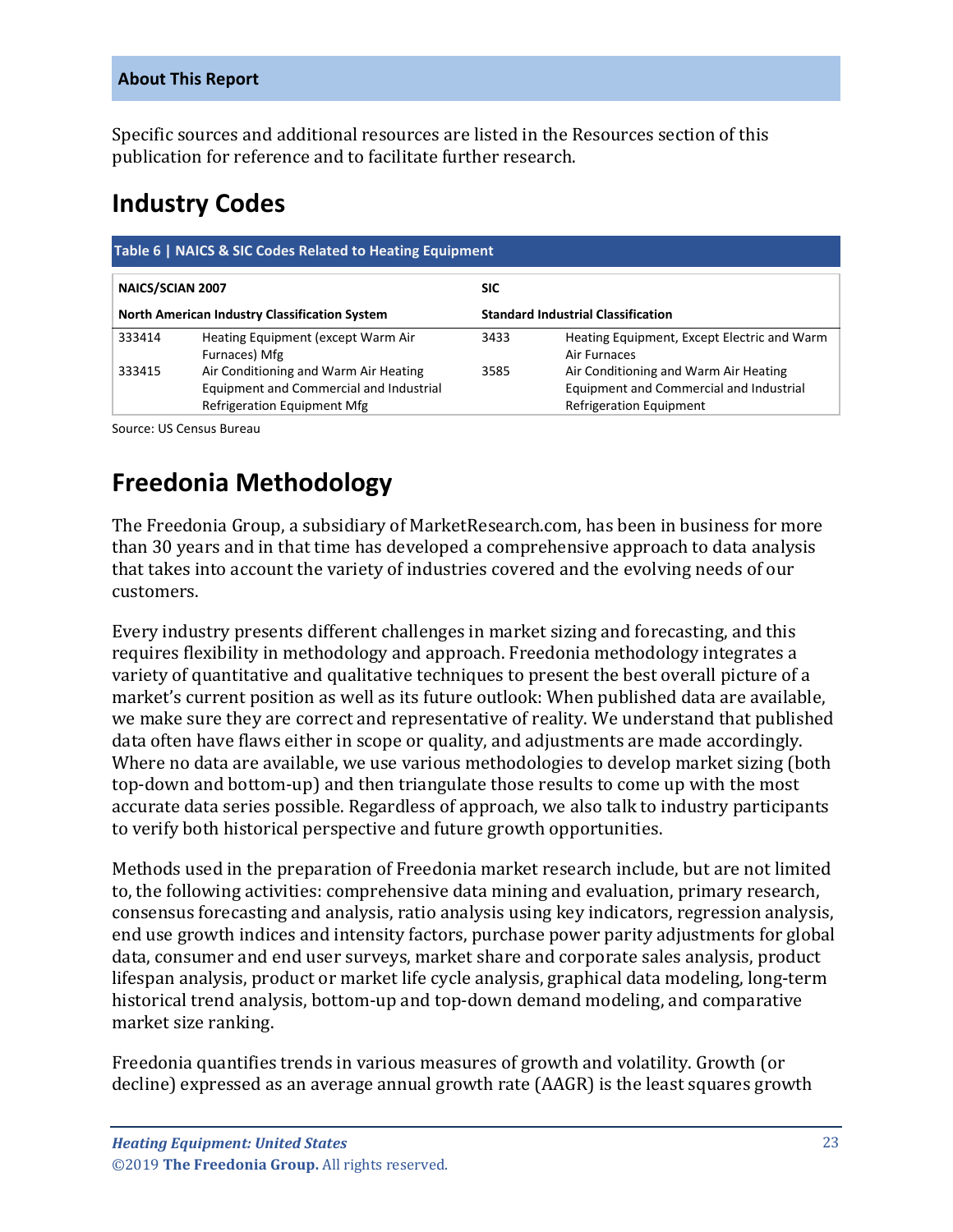#### **About This Report**

rate, which takes into account all available datapoints over a period. The volatility of datapoints around a least squares growth trend over time is expressed via the coefficient of determination, or r<sup>2</sup>. The most stable data series relative to the trend carries an r<sup>2</sup> value of 1.0; the most volatile – 0.0. Growth calculated as a compound annual growth rate (CAGR) employs, by definition, only the first and last datapoints over a period. The CAGR is used to describe forecast growth, defined as the expected trend beginning in the base year and ending in the forecast year. Readers are encouraged to consider historical volatility when assessing particular annual values along the forecast trend, including in the forecast year.

## **Copyright & Licensing**

The full report is protected by copyright laws of the United States of America and international treaties. The entire contents of the publication are copyrighted by The Freedonia Group.